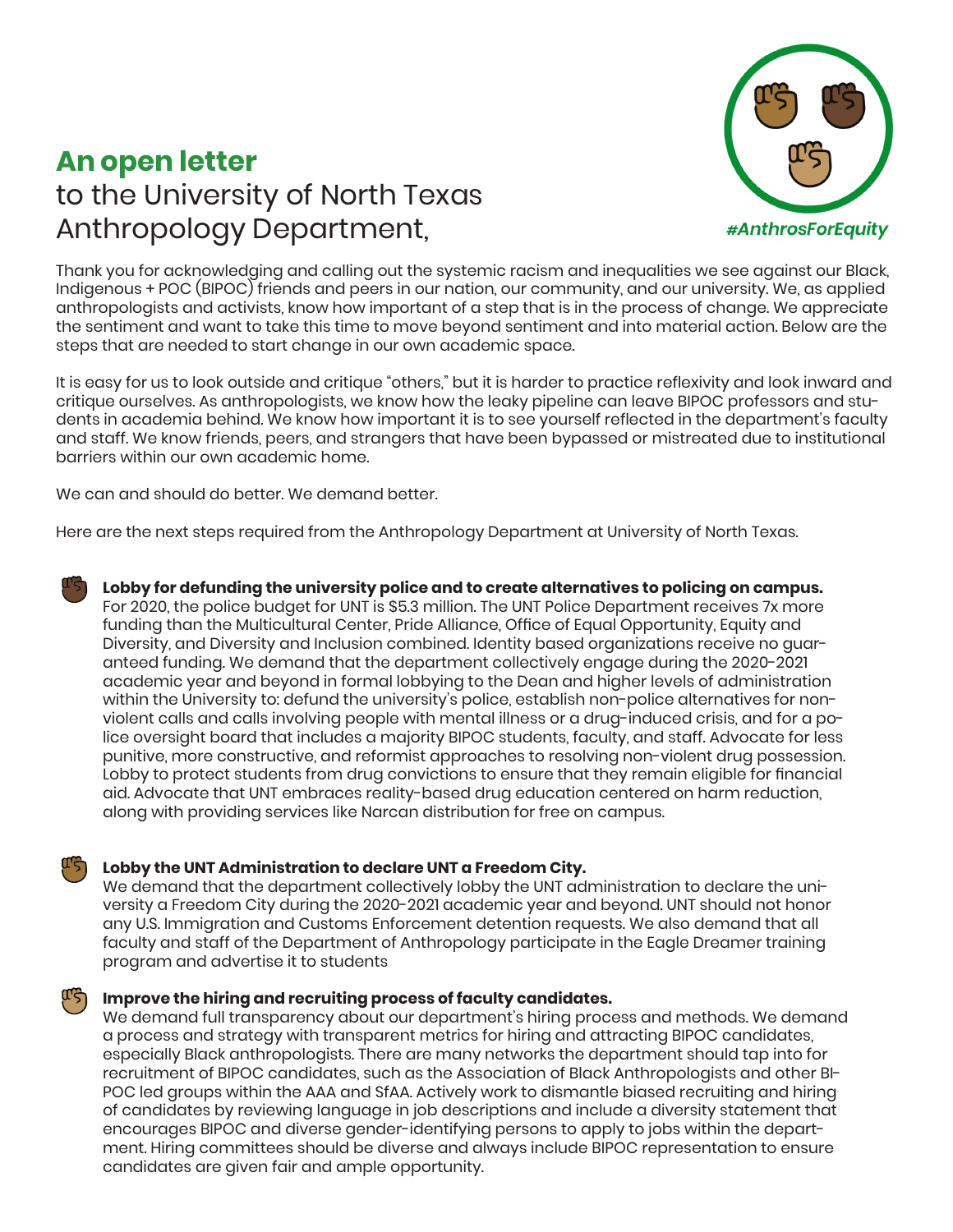### **Support current BIPOC faculty equitably.**

We demand that the department support current and incoming BIPOC faculty equitably. We demand that white faculty and department administration recognize that BIPOC faculty members live the racism that is deconstructed and theorized about in the classroom. Do not elevate "exotic," international, or urban work over the critical work done in spaces closer to home by BIPOC faculty. This lived experience of BIPOC is an asset to the anthropology department, but does not mean that the labor, interdisciplinary work, and activism surrounding racial issues and pedagogy about critical race should be disproportionately asked of, or be the responsibility of BIPOC faculty. We see that BIPOC take on a disproportionate amount of this work and we demand that the department recognize and value the labor of BIPOC faculty and staff by providing formal avenues for documenting and recognizing their work. Part of this recognition demands that the department acknowledge the labor and expertise of BIPOC faculty when accomplishments of the department are presented to UNT administration, communities of practice, and the public. This often invisible labor should be rewarded in material ways, such as promotions and annual reviews. Lastly, we demand that the department do a thorough review of salary equity, especially considering the unaccounted work that BIPOC faculty take on, and make adjustments to salary. We want to see structured policy about how the department is actively addressing these issues.

# **Recruitment of BIPOC students.**

We demand to hear formalized strategies to recruit more BIPOC students, especially women. There should be more resources made available to support minority students, especially online students, as they go through the program. No one BIPOC professor should be expected to "shoulder the burden" of advising all BIPOC students.

# **Provide anti-racist training.**

We demand yearly anti-racist training made available for free to all professors, staff, and students in the department and required at least once for all new and existing faculty and staff, starting in the academic year 2020-2021. Professors of out-sourced classes such as Physical Anthropology and Archaeology should also be required to attend. While we are are aware there is anti-racist training at the university level, we demand that the department host their own "unworking racism" training. This work should not fall to the department's faculty or staff, but to educators that are trained in providing anti-racist and decolonizing workshops. The People's Institute for Survival and Beyond is a well-known and respected organization that offers Undoing Racism training and should be considered.

## **Intentional conversations around race and racism.**

We demand continuous intentional, structured, and formal conversations, starting in Fall 2020, about racial equity issues in the department between professors, staff, and students.

### **Proactively support BIPOC students.**

We demand that you proactively foster an environment where BIPOC students can be comfortable sharing their experiences without fear of retaliation. Students who vocalize disaffection due to race, ethnicity, LGBTQIA+ identity, or gender should not have their standing, funding, recommendations or any other form of support altered in any way from the department or its faculty. The department should seek out and share information about spaces where BIPOC students can speak about their shared experience, including on-campus networks and farther reaching professional networks of BIPOC anthropologists. The department should be prepared to support BIPOC students (including online students) after graduation through the aforementioned networks of BIPOC anthropologists, by connecting BIPOC students with organizations seeking job candidates, and/or providing letters of recommendations for job seeking.

#### ውረጋ **Revise theory and syllabi.**

We demand the syllabi for all graduate courses, especially "Anthropological Thought and Praxis I", "Anthropological Thought and Praxis II", and the undergraduate course "Development of Anthropological Thought" be reviewed and adjusted to include more BIPOC theorists immediately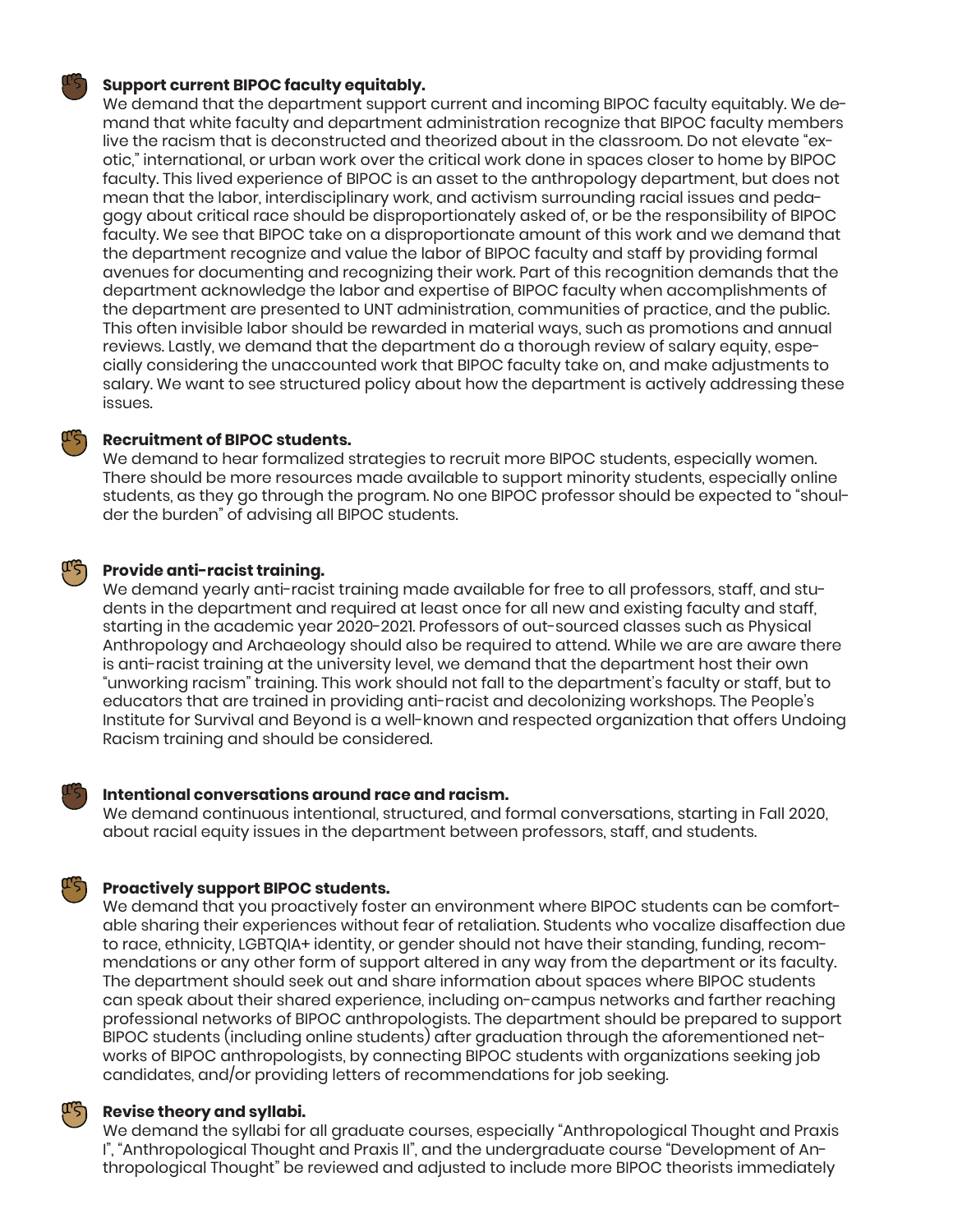for Fall 2020 courses and beyond. Courses should devote more time to race and critical race theories in coursework along with structuralism, political economy, postmodernism, and Marxist theories that we are taught. An absence of BlPOC theorists from these courses sends the message that BIPOC pedagogy is not important, that these scholars have nothing to contribute, and that BIPOC students are not welcome in the discipline. The current course structures perpetuate the belief that the contributions of non-whites do not matter, and miss out on their incredibly colorful, important, and powerful perspectives. Professors should also revise works cited within presentations and within class discussions. There needs to be an extensive effort to ensure students are aware of how anthropologists have influenced the communities they interact with, how their work has affected many other marginalized communities, and how the legacy of their work continues to affect marginalized communities, particularly BIPOC ones. Since many of the works in the traditional anthropological canon are derogatory towards the identities of marginalized students and often frame BIPOC as incapable, unintelligent, or "savage," this can be mentally difficult for students who already face the pressure of proving their worth in an institution which does not value BIPOC perspectives and contributions. When teaching the traditional canon, the department must accordingly ensure students have proper access to mental health resources in and outside of the university.

## **Invite BIPOC speakers.**

Include BIPOC anthropologists and researchers in at least 50% of class and departmental events that involve guest speakers, starting in the 2020-2021 academic year and continuing after, to create space for the voices of BIPOC to discuss their work instead of limiting it to white experiences. This metric should be tracked by a member of UNT Anthropology administration and made available annually or at the request of any faculty member, staff, or student.

#### ╙ᡃᠫ **Build partnerships with BIPOC owned organizations.**

We demand to see faculty facilitating intentional and proactive conversations with BIPOC organizations to form partnerships for the applied thesis. We demand that the department create a contact list of organizations that UNT anthropology has partnership with and would benefit from student-led research. This list should be created by the end of Fall 2020. At least 50% of the organizations on this list should be BIPOC-owned by the end of calendar year 2021.

#### لرجم **Formalize the reporting of racism and other inappropriate behavior by faculty members and students.**

We demand the creation of an actionable process for inappropriate, toxic, and racist behavior from both students and/or faculty with student oversight, as decided by students, by the closing of Fall semester 2020.

# **Collect feedback about the student experience and satisfaction with the department and its program. Include students in the department's strategic planning.**

We demand the department annually collect anonymous feedback from current and recently graduated students in order to allow space for feedback, starting in the 2020-2021 academic year. The data, findings, and planned action stemming from the results of the most recent evaluation project completed in Dr. Squires course should be shared with all current faculty, staff, and students by the beginning of the Fall 2020 semester. In the vein of participatory research, collectively strategize with students and faculty on ways to address whatever opportunities for improvement come out of the data from the most recent evaluation and subsequent annual evaluations. Trend data over time and, in the interest of transparency, make all data publicly available to current and prospective students, staff, and faculty. We demand that students be included in the department's strategic planning process and subsequent decisions. Students' who participate should be selected by students through a democratic process.

We are here to support our Black, Indigenous + POC friends and peers. We also understand that Black people have often been sidelined, even within spaces meant for People of Color. Additionally, colorism cannot be ignored: light-skinned Black people and POCs are given the space to speak more often than dark-skinned people. Dark-skinned Blacks deserve to take up just as much space and have their thoughts and ideas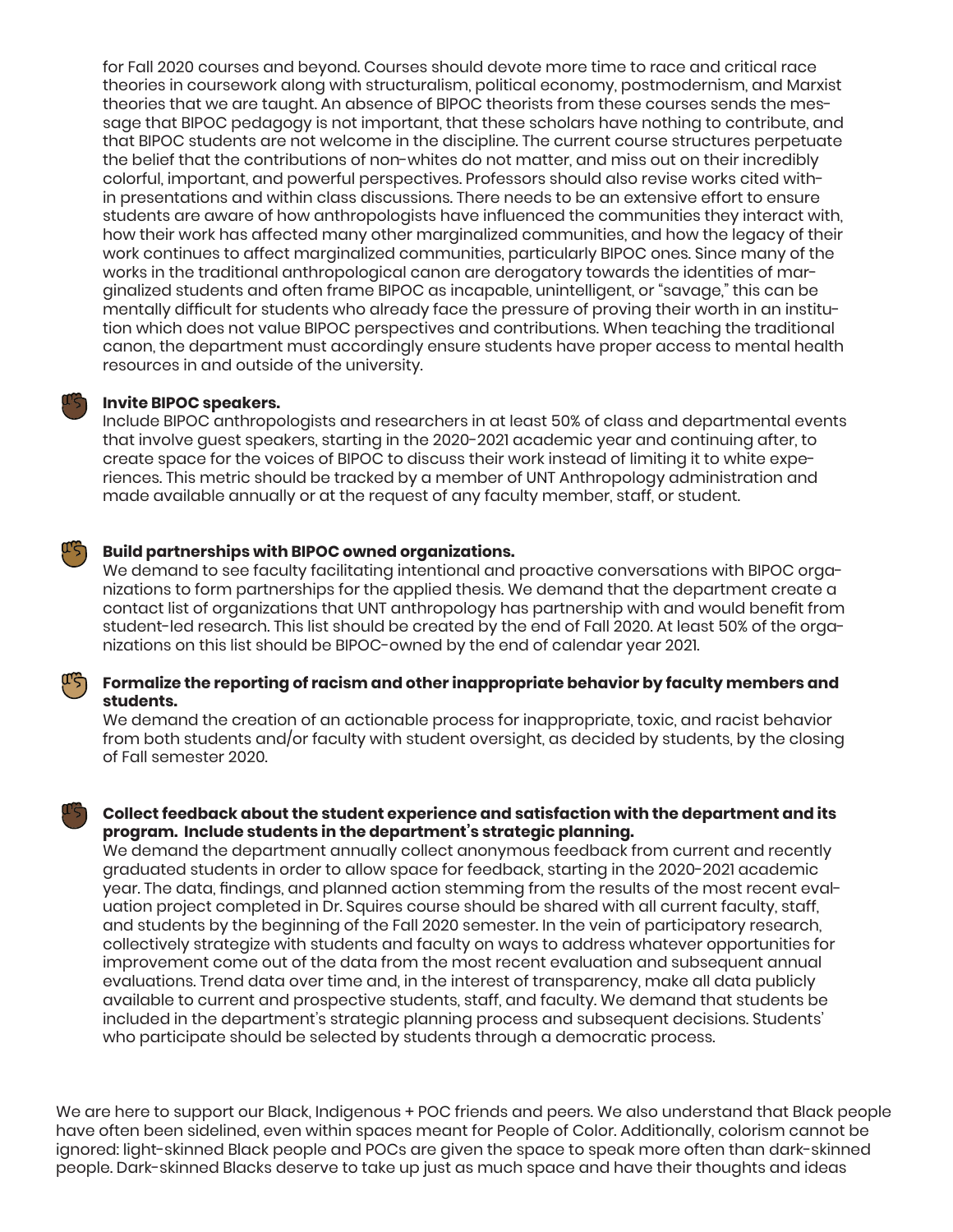heard. We must acknowledge the intersectionality at play when discussing ways in which Black folks have been systematically oppressed by other oppressed groups. When we demand change for BIPOC people in our academic home, we demand equitable representation be given to Black voices, alongside Indigenous and People of Color.

The statement from the department reads, "We believe that Black lives matter, and we support efforts to build a more inclusive society." To that end, we need to see real material effort and change within our own department.

Sincerely,

**Allyson Cornett**, Current Graduate Student, Cohort of 2014 **Patricia Urdzik**, Current Graduate Student, Cohort of 2014 **Jenny Hooker**, Current Graduate Student, Cohort of 2015 **Aaron Van Valen**, Current Graduate Student, Cohort of 2016 **Beth Holland**, Current Graduate Student, Cohort of 2016 **Brittany LeMay**, Current Graduate Student, Cohort of 2016 **Gabby Rocha**, Current Graduate Student, Cohort of 2016 **Kenneth Saintonge**, Current Graduate Student, Cohort of 2016 **Claire Deahl**, Current Graduate Student, Cohort of 2017 **Dazore A. Bradford**, Current Graduate Student, Cohort of 2017 **Emma Carnes**, Current Graduate Student, Cohort of 2017 **Kathryn Jimenez**, Current Graduate Student, Cohort of 2017 **Autumn D. McDonald**, Current Graduate Student, Cohort of 2018 **Brynn Torres**, Current Graduate Student, Cohort of 2018 **Janice Byth**, Current Graduate Student, Cohort of 2018 **Jessica N. Keller**, Current Graduate Student, Cohort of 2018 **Kayla Davis**, Current Graduate Student, Cohort of 2018 **Ky Burke**, Current Graduate Student, Cohort of 2018 **Sarah Stutts**, Current Graduate Student, Cohort of 2018 **Shannon Cronin**, Current Graduate Student, Cohort of 2018 **Tristan Seikel**, Current Graduate Student, Cohort of 2018 **Edwina Sunny**, Current Graduate Student, Cohort of 2019 **James C Goebel**, Current Graduate Student, Cohort of 2019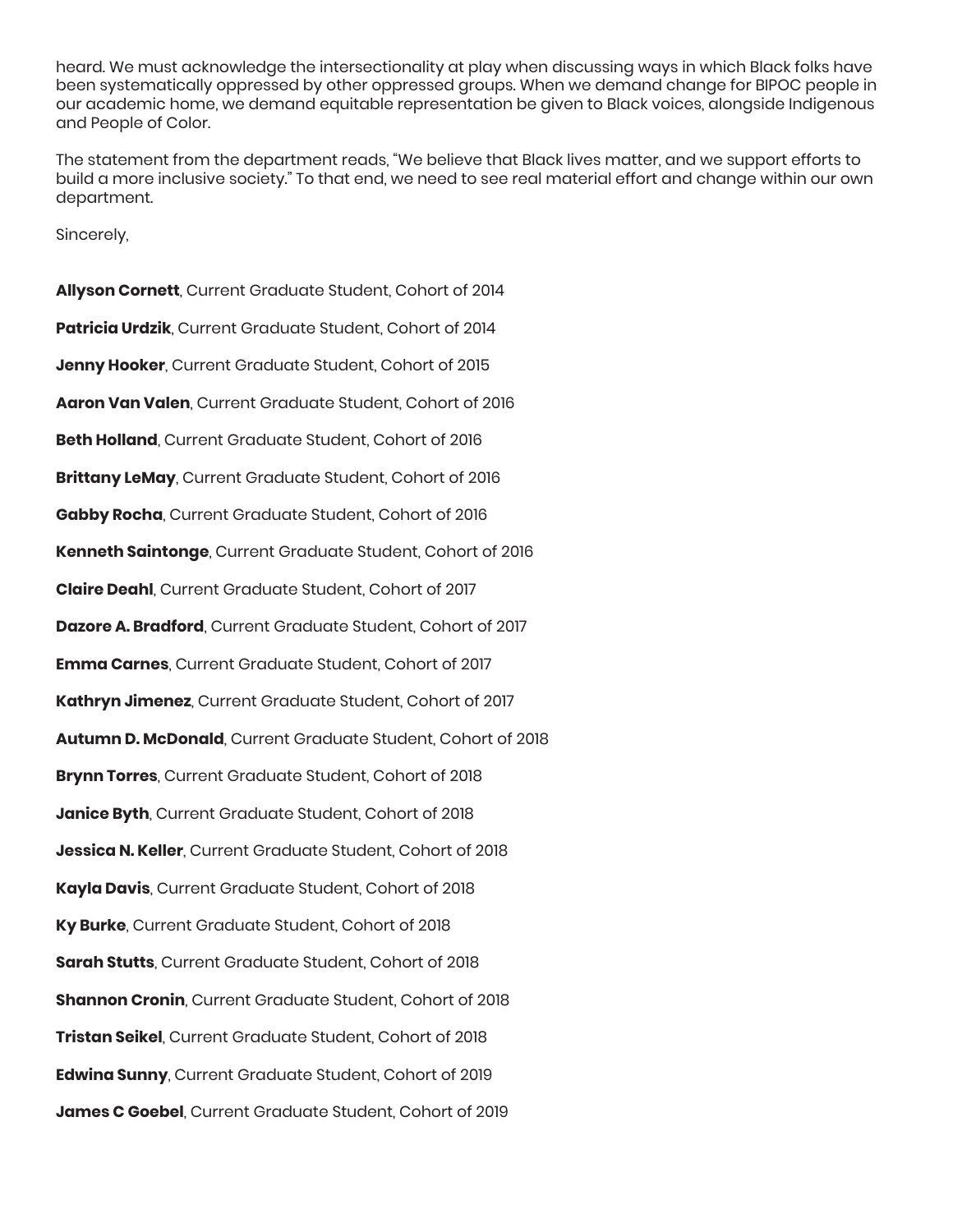**Nick Jordan**, Current Graduate Student, Cohort of 2019 **Kelly Partin**, Current Graduate Student, Cohort of 2020 **Ayla Walker**, Current Undergraduate Student, Class of 2020 **LaTasya Booker**, Current Undergraduate Student, Class of 2020 **Lindsay Musil**, Current Undergraduate Student, Class of 2020 **Adam Rutledge**, Current Undergraduate Student, Class of 2021 **Anthony DeFreece**, Current Undergraduate Student, Class of 2021 **Brennan Moore**, Current Undergraduate Student, Class of 2021 **Lee Olinger**, Current Undergraduate Student, Class of 2021 **Serlesi Olguin**, Current Undergraduate Student, Class of 2023 **Victoria Thomasson**, Current Undergraduate Student, Class of 2023 **Joshua Liggett**, Graduate Student Alumni, Cohort of 2012 **Jessica MacKinnon**, Graduate Student Alumni, Cohort of 2012 **Lisa Quirk Kiesow**, Graduate Student Alumni, Cohort of 2012 **Miranda Andrade Gonzalez**, Graduate Student Alumni, Cohort of 2012 **Shane Pahl**, Graduate Student Alumni, Cohort of 2012 **Alexander Cutler**, Graduate Student Alumni, Cohort of 2013 **Amanda Whatley**, Graduate Student Alumni, Cohort of 2013 **Briana Payne**, Graduate Student Alumni, Cohort of 2013 **Christopher Ferrell**, Graduate Student Alumni, Cohort of 2013 **Elizabeth Sidler**, Graduate Student Alumni, Cohort of 2013 **Hira Hasan**, Graduate Student Alumni, Cohort of 2013 **Jacqueline Cortez**, Graduate Student Alumni, Cohort of 2013 **Molly Beyer**, Graduate Student Alumni, Cohort of 2013 **Molly Rempe**, Graduate Student Alumni, Cohort of 2013 **Natalie Morrissey**, Graduate Student Alumni, Cohort of 2013 **Shelly Barnes**, Graduate Student Alumni, Cohort of 2013 **Alex Bishop**, Graduate Student Alumni, Cohort of 2014 **Beverly Otwori**, Graduate Student Alumni, Cohort of 2014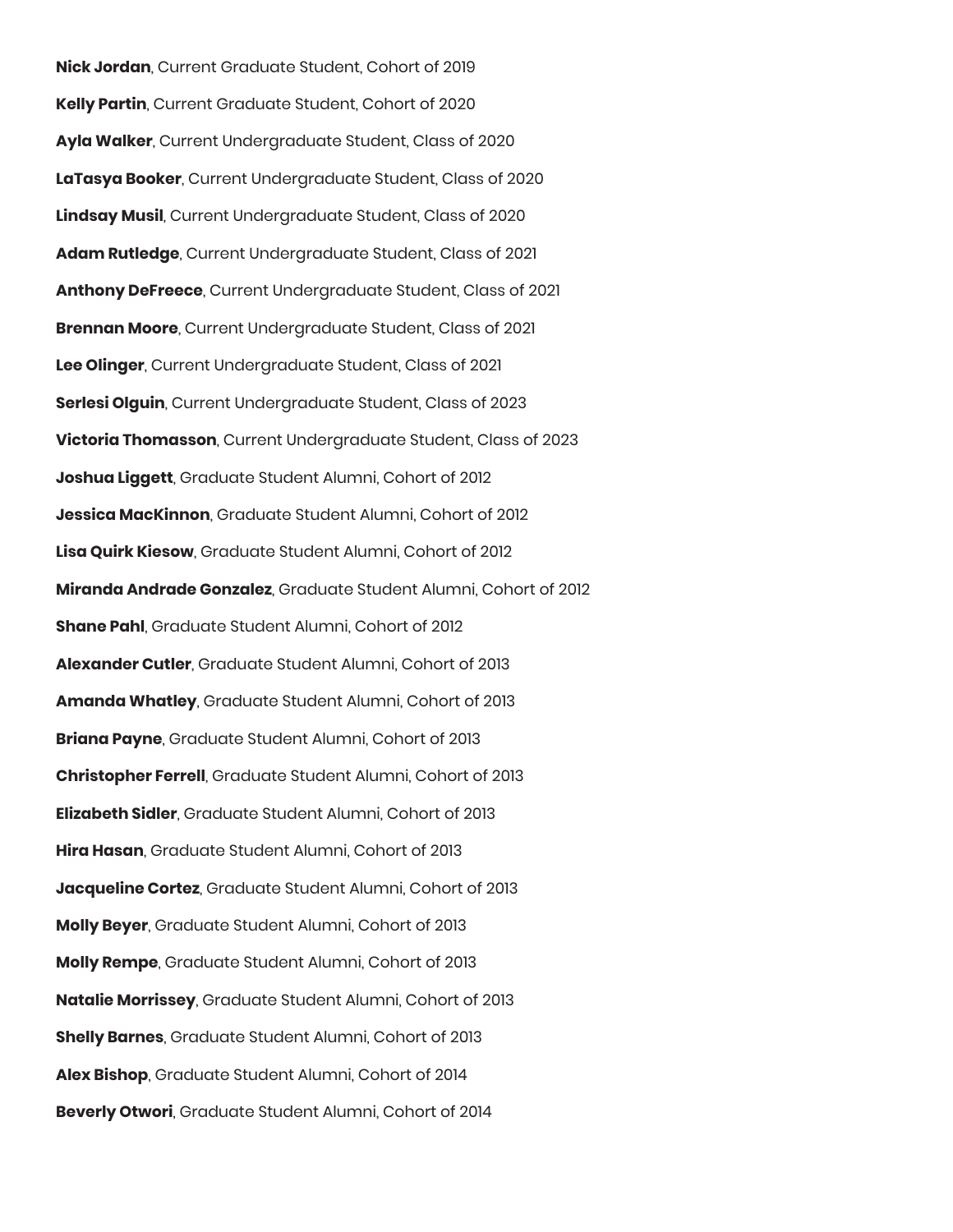**Heather Roth**, Graduate Student Alumni, Cohort of 2014 **John Sarmiento**, Graduate Student Alumni, Cohort of 2014 **Stephen Gonzalez**, Graduate Student Alumni, Cohort of 2014 **Tyler Brickle**, Graduate Student Alumni, Cohort of 2014 **Ana Belen Conrado**, Graduate Student Alumni, Cohort of 2015 **Connor McCabe**, Graduate Student Alumni, Cohort of 2015 **Lindsey Robertson**, Graduate Student Alumni, Cohort of 2015 **Minakshi Das**, Graduate Student Alumni, Cohort of 2015 **Ryan Kober**, Graduate Student Alumni, Cohort of 2015 **Andie Semlow**, Graduate Student Alumni, Cohort of 2016 **Ashley Thomas**, Graduate Student Alumni, Cohort of 2016 **Gabrielle Lukins**, Graduate Student Alumni, Cohort of 2016 **Kelly McFarland**, Graduate Student Alumni, Cohort of 2016 **Kim Kiesewetter**, Graduate Student Alumni, Cohort of 2016 **Madeline Fink**, Graduate Student Alumni, Cohort of 2016 **Skye ONeill**, Graduate Student Alumni, Cohort of 2016 **Brittney Sanderson**, Graduate Student Alumni, Cohort of 2017 **Kelley Lokensgard**, Graduate Student Alumni, Cohort of 2018 **Eamon Danzig**, Undergraduate Student Alumni, Class of 2011 **Corey Troiani**, Undergraduate Student Alumni, Class of 2012 **Lainne Schendel**, Undergraduate Student Alumni, Class of 2013 **Ramon Resendiz**, Undergraduate Student Alumni, Class of 2014 **Meghan Kajihara**, Undergraduate Student Alumni, Class of 2016 **Sarah Ben-Ezra**, Undergraduate Student Alumni, Class of 2017 **Bethany Trent**, Undergraduate Student Alumni, Class of 2019 **Rose Benton**, Undergraduate Student Alumni, Class of 2019 **Kris Travis**, Undergraduate Student Alumni, Class of 2020 **Nikki Hicks**, Undergraduate Student Alumni, Class of 2020 **Sarah Richardson**, Undergraduate Student Alumni, Class of 2020